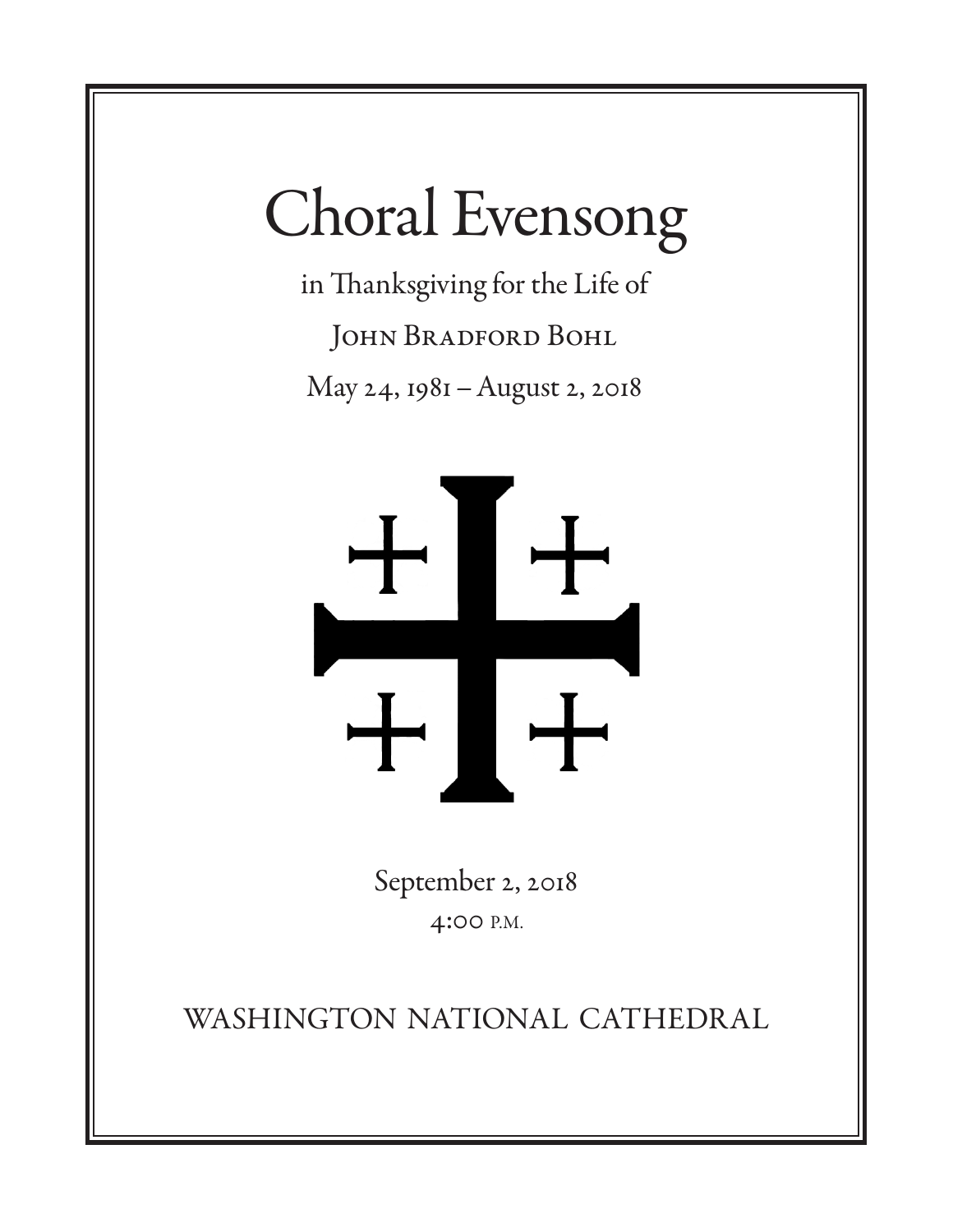# Service Participants

The Right Reverend Carl Walter Wright *Officiant* 

The Reverend Nathan J. A. Humphrey *Cantor* 

The Reverend Randall McQuin *Homilist*

The Memorial Evensong Choir

Canon Michael McCarthy *Director of Music, Washington National Cathedral*

George Fergus *Associate Director of Music & Organist, Washington National Cathedral*

Robert McCormick *Guest Organist & Conductor, Saint Mark's Church, Philadelphia*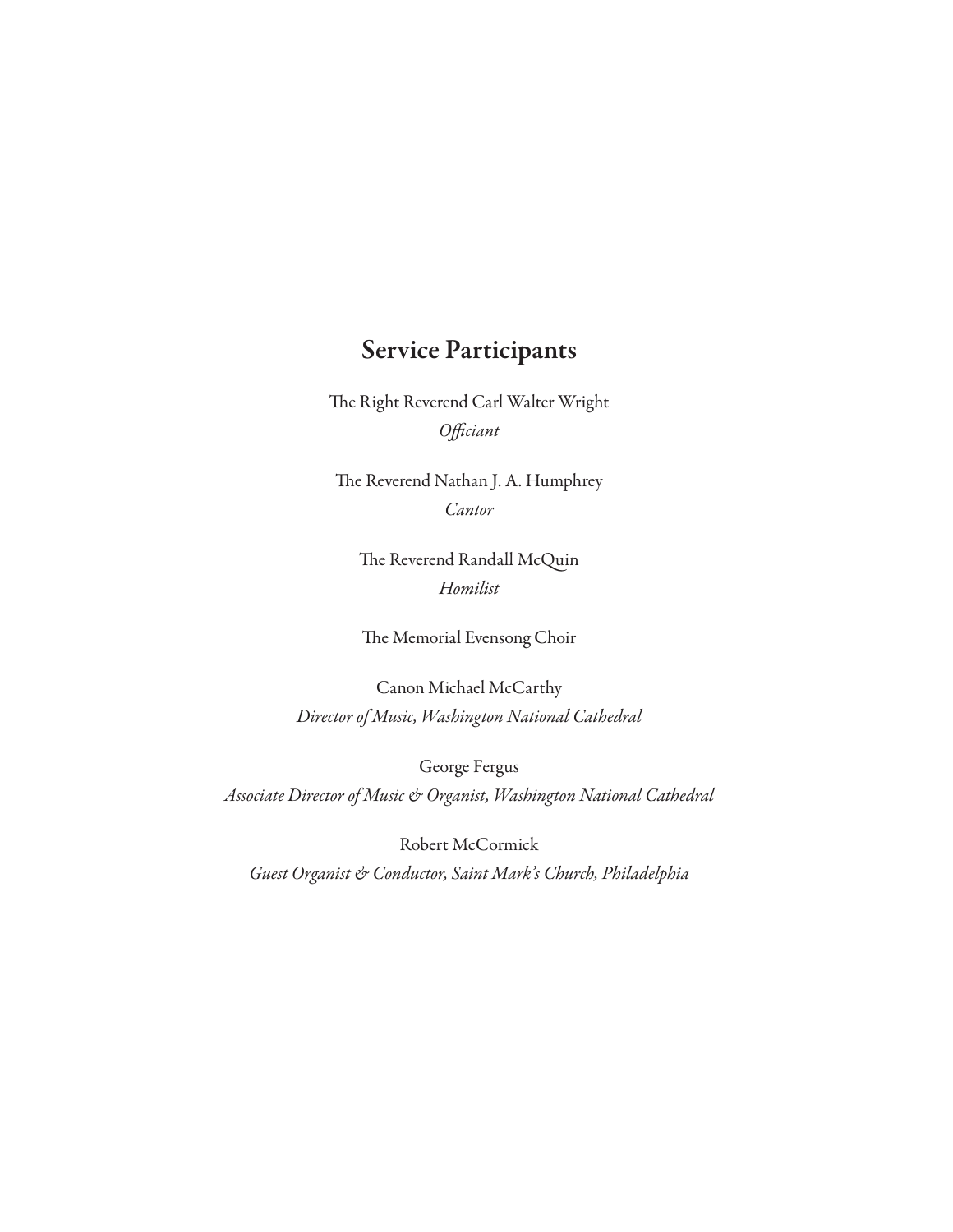# *The people's responses are in* bold.

### organ voluntary

*Adagio,* from *Symphonie III,* Op. 28 Louis Vierne (1870-1937)

*The people stand as the procession of service participants enters.* 

# **INTROIT**

*The Road Home* Stephen Paulus (1949-2014)

Tell me, where is the road I can call my own, that I left, that I lost so long ago? All these years I have wandered, oh when will I know there's a way, there's a road that will lead me home? After wind, after rain, when the dark is done, as I wake from a dream in the gold of day, through the air there's a calling from far away, there's a voice I can hear that will lead me home. Rise up, follow me, come away, is the call, with the love in your heart as the only song; there is no such beauty as where you belong; rise up, follow me, I will lead you home. *(Michael Dennis Browne, b. 1940)*

### HYMN  $\cdot$  657

*Love divine, all loves excelling Hyfrydol* 

### opening sentences

We give thanks to the Father, who has made us worthy to share in the inheritance of the saints in light. *(Colossians 1:12)*

You are no longer strangers and sojourners, but fellow citizens with the saints and members of the household of God. *(Ephesians 2:19)*

### **PRECES** Stephen Caracciolo (b. 1962)

| Cantor | O Lord, open thou our lips;                                                     |
|--------|---------------------------------------------------------------------------------|
| Choir  | And our mouth shall show forth thy praise.                                      |
| Cantor | O God, make speed to save us;                                                   |
| Choir  | O Lord, make haste to help us.                                                  |
| Cantor | Glory be to the Father, and to the Son, and to the Holy Spirit.                 |
| Choir  | As it was in the beginning, is now, and ever shall be: world without end. Amen. |
| Cantor | Praise ye the Lord.                                                             |
| Choir  | The Lord's Name be praised.                                                     |

*The office candles are lighted as the choir sings.*

O gracious Light, pure brightness of the everliving Father in heaven, O Jesus Christ, holy and blessed!

Now as we come to the setting of the sun, and our eyes behold the vesper light, we sing your praises, O God: Father, Son, and Holy Spirit.

You are worthy at all times to be praised by happy voices, O Son of God, O Giver of life, and to be glorified through all the worlds.

PHOS HILARON *Sung by the choir Gary Davison* (b. 1961)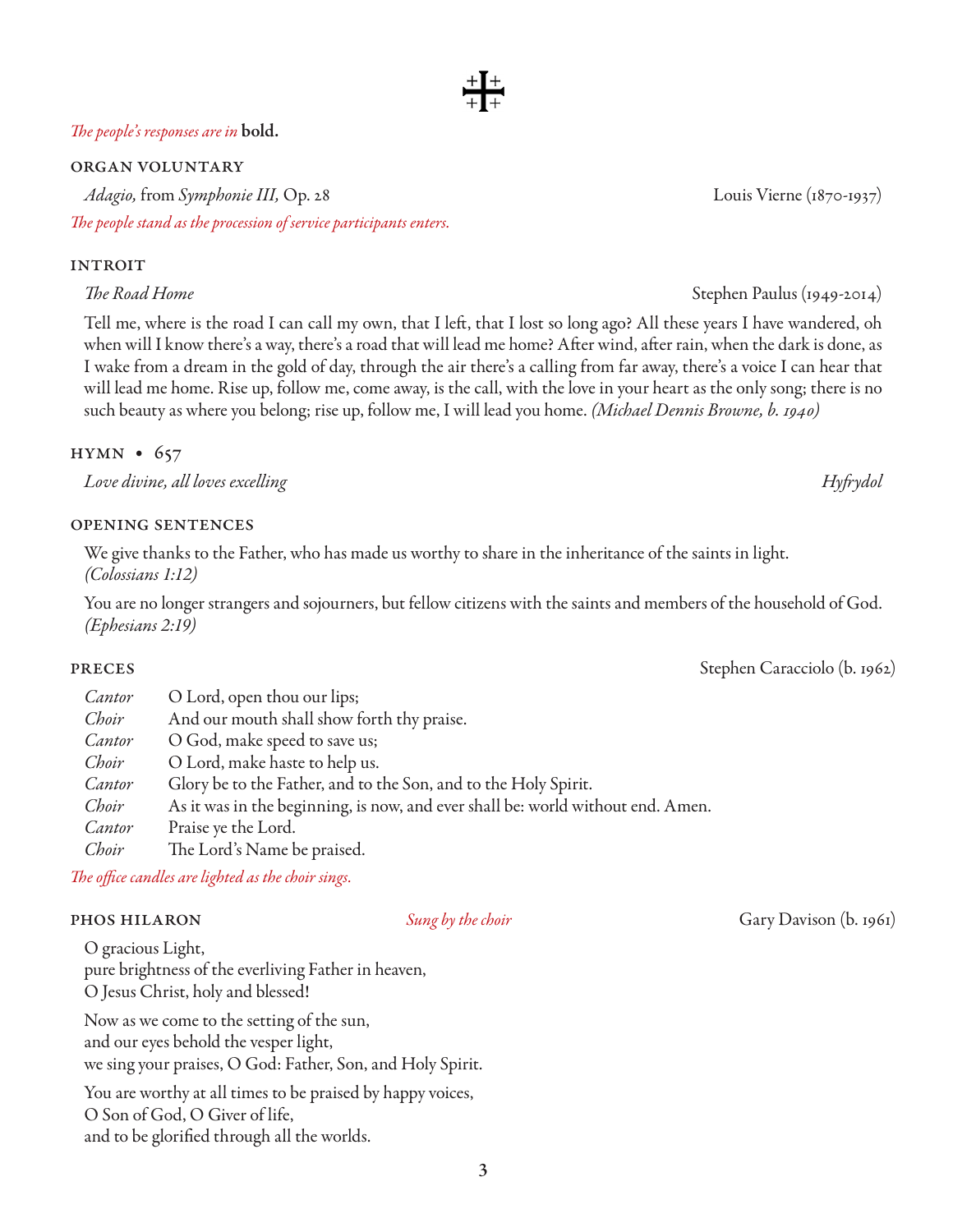# *The people are seated.*

Hallelujah! When Israel came out of Egypt, the house of Jacob from a people of strange speech,

Judah became God's sanctuary and Israel his dominion.

The sea beheld it and fled; Jordan turned and went back.

The mountains skipped like rams, and the little hills like young sheep.

What ailed you, O sea, that you fled? O Jordan, that you turned back?

Not to us, O Lord, not to us, but to your Name give glory; because of your love and because of your faithfulness.

Why should the heathen say, "Where then is their God?"

Our God is in heaven; whatever he wills to do he does.

Their idols are silver and gold, the work of human hands.

They have mouths, but they cannot speak; eyes have they, but they cannot see;

They have ears, but they cannot hear; noses, but they cannot smell;

They have hands, but they cannot feel; feet, but they cannot walk;

they make no sound with their throat.

- Those who make them are like them, and so are all who put their trust in them.
- O Israel, trust in the Lord; he is their help and their shield.

O house of Aaron, trust in the Lord; he is their help and their shield.

psalm 114 *Sung by the choir* chant: George M. Garrett (1834-1897)

You mountains, that you skipped like rams? you little hills like young sheep?

Tremble, O earth, at the presence of the Lord, at the presence of the God of Jacob,

Who turned the hard rock into a pool of water and flint-stone into a flowing spring.

Glory to the Father, and to the Son, and to the Holy Spirit:

As it was in the beginning, is now, and will be for ever. Amen.

psalm 115 *Sung by the choir* chant: Gerald Knight (1908-1979); Ivor Atkins (1869-1953)

You who fear the Lord, trust in the Lord; he is their help and their shield.

The Lord has been mindful of us, and he will bless us; he will bless the house of Israel; he will bless the house of Aaron;

He will bless those who fear the Lord, both small and great together.

May the Lord increase you more and more, you and your children after you.

 May you be blessed by the Lord, the maker of heaven and earth.

The heaven of heavens is the Lord's, but he entrusted the earth to its peoples.

The dead do not praise the Lord, nor all those who go down into silence;

But we will bless the Lord, from this time forth for evermore. Hallelujah!

Glory to the Father, and to the Son, and to the Holy Spirit:

As it was in the beginning, is now, and will be for ever. Amen.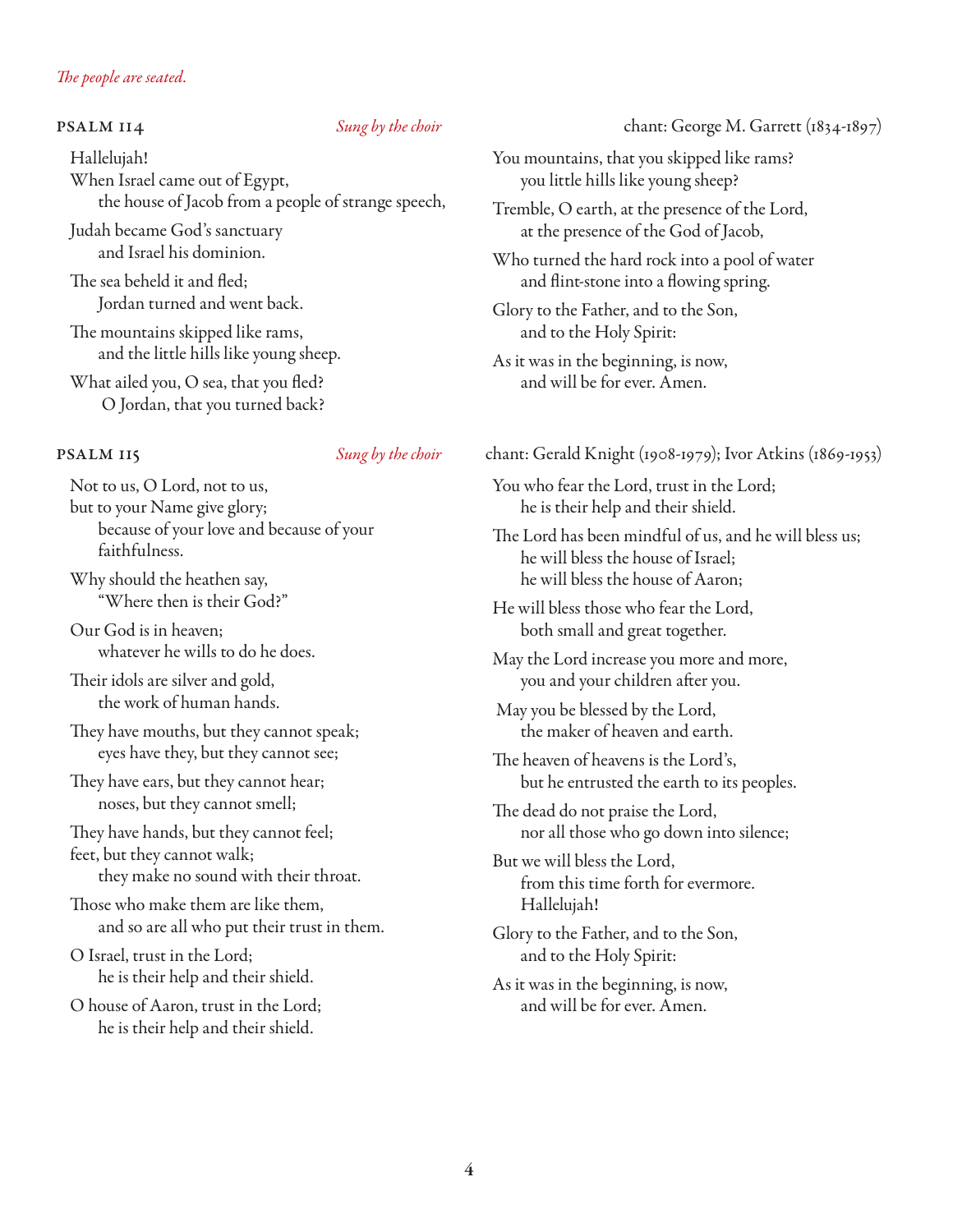# first reading Job 11:1-9, 13-20

Then Zophar the Naamathite answered: "Should a multitude of words go unanswered, and should one full of talk be vindicated? Should your babble put others to silence, and when you mock, shall no one shame you? For you say, 'My conduct is pure, and I am clean in God's sight.' But O that God would speak, and open his lips to you, and that he would tell you the secrets of wisdom! For wisdom is many-sided. Know then that God exacts of you less than your guilt deserves. Can you find out the deep things of God? Can you find out the limit of the Almighty? It is higher than heaven—what can you do? Deeper than Sheol—what can you know? Its measure is longer than the earth, and broader than the sea.

If you direct your heart rightly, you will stretch out your hands towards him. If iniquity is in your hand, put it far away, and do not let wickedness reside in your tents. Surely then you will lift up your face without blemish; you will be secure, and will not fear. You will forget your misery; you will remember it as waters that have passed away. And your life will be brighter than the noonday; its darkness will be like the morning. And you will have confidence, because there is hope; you will be protected and take your rest in safety. You will lie down, and no one will make you afraid; many will entreat your favour. But the eyes of the wicked will fail; all way of escape will be lost to them, and their hope is to breathe their last."

The Word of the Lord. Thanks be to God.

magnificat *Sung by the choir Gloucester Service;* Herbert Howells (1892-1983)

My soul doth magnify the Lord, and my spirit hath rejoiced in God my Savior. For he hath regarded the lowliness of his handmaiden. For behold from henceforth all generations shall call me blessed. For he that is mighty hath magnified me, and holy is his Name. And his mercy is on them that fear him throughout all generations. He hath showed strength with his arm; he hath scattered the proud in the imagination of their hearts. He hath put down the mighty from their seat, and hath exalted the humble and meek. He hath filled the hungry with good things, and the rich he hath sent empty away. He remembering his mercy hath holpen his servant Israel, as he promised to our forefathers, Abraham and his seed for ever. Glory be to the Father, and to the Son, and to the Holy Spirit: as it was in the beginning, is now, and ever shall be, world without end. Amen.

*(Luke 1:46-55)*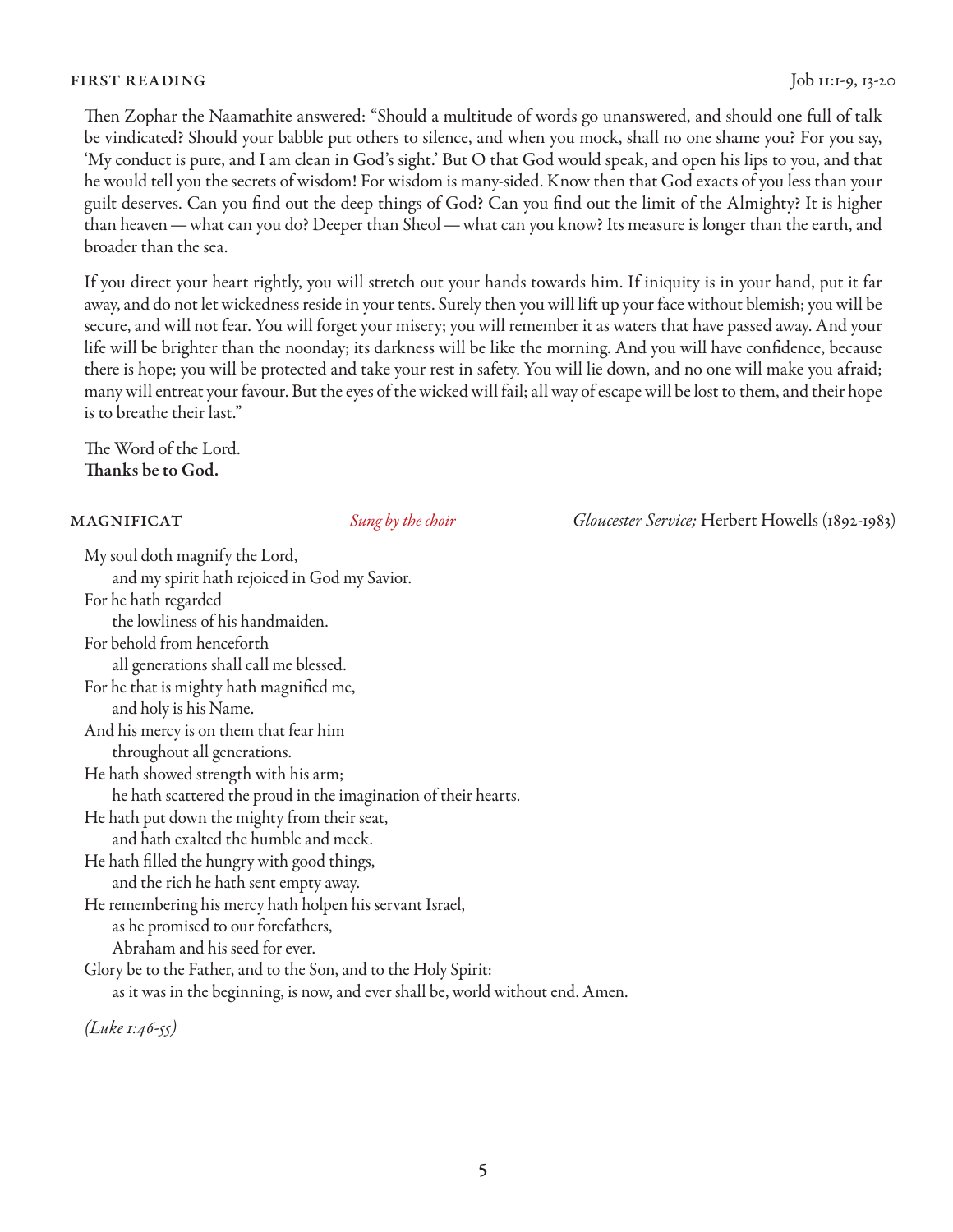### SECOND READING Matthew 5:1-12

When Jesus saw the crowds, he went up the mountain; and after he sat down, his disciples came to him. Then he began to speak, and taught them, saying:

"Blessed are the poor in spirit, for theirs is the kingdom of heaven.

"Blessed are those who mourn, for they will be comforted.

"Blessed are the meek, for they will inherit the earth.

"Blessed are those who hunger and thirst for righteousness, for they will be filled.

"Blessed are the merciful, for they will receive mercy.

"Blessed are the pure in heart, for they will see God.

"Blessed are the peacemakers, for they will be called children of God.

"Blessed are those who are persecuted for righteousness' sake, for theirs is the kingdom of heaven.

"Blessed are you when people revile you and persecute you and utter all kinds of evil against you falsely on my account Rejoice and be glad, for your reward is great in heaven, for in the same way they persecuted the prophets who were before you.

The Word of the Lord. Thanks be to God.

# nunc dimittis *Sung by the choir* **H. Howells**

Lord, now lettest thou thy servant depart in peace,

according to thy word,

For mine eyes have seen thy salvation,

which thou hast prepared before the face of all people,

To be a light to lighten the Gentiles,

and to be the glory of thy people Israel.

Glory be to the Father, and to the Son, and to the Holy Spirit: as it was in the beginning, is now, and ever shall be, world without end. Amen. (*Luke 2:29-32*)

# *The people stand as able and face the high altar.*

# the apostles' creed

I believe in God, the Father almighty, creator of heaven and earth. I believe in Jesus Christ, his only Son, our Lord. He was conceived by the power of the Holy Spirit and born of the Virgin Mary. He suffered under Pontius Pilate, was crucified, died, and was buried. He descended to the dead. On the third day he rose again. He ascended into heaven, and is seated at the right hand of the Father. He will come again to judge the living and the dead. I believe in the Holy Spirit, the holy catholic Church, the communion of saints, the forgiveness of sins, the resurrection of the body, and the life everlasting. Amen.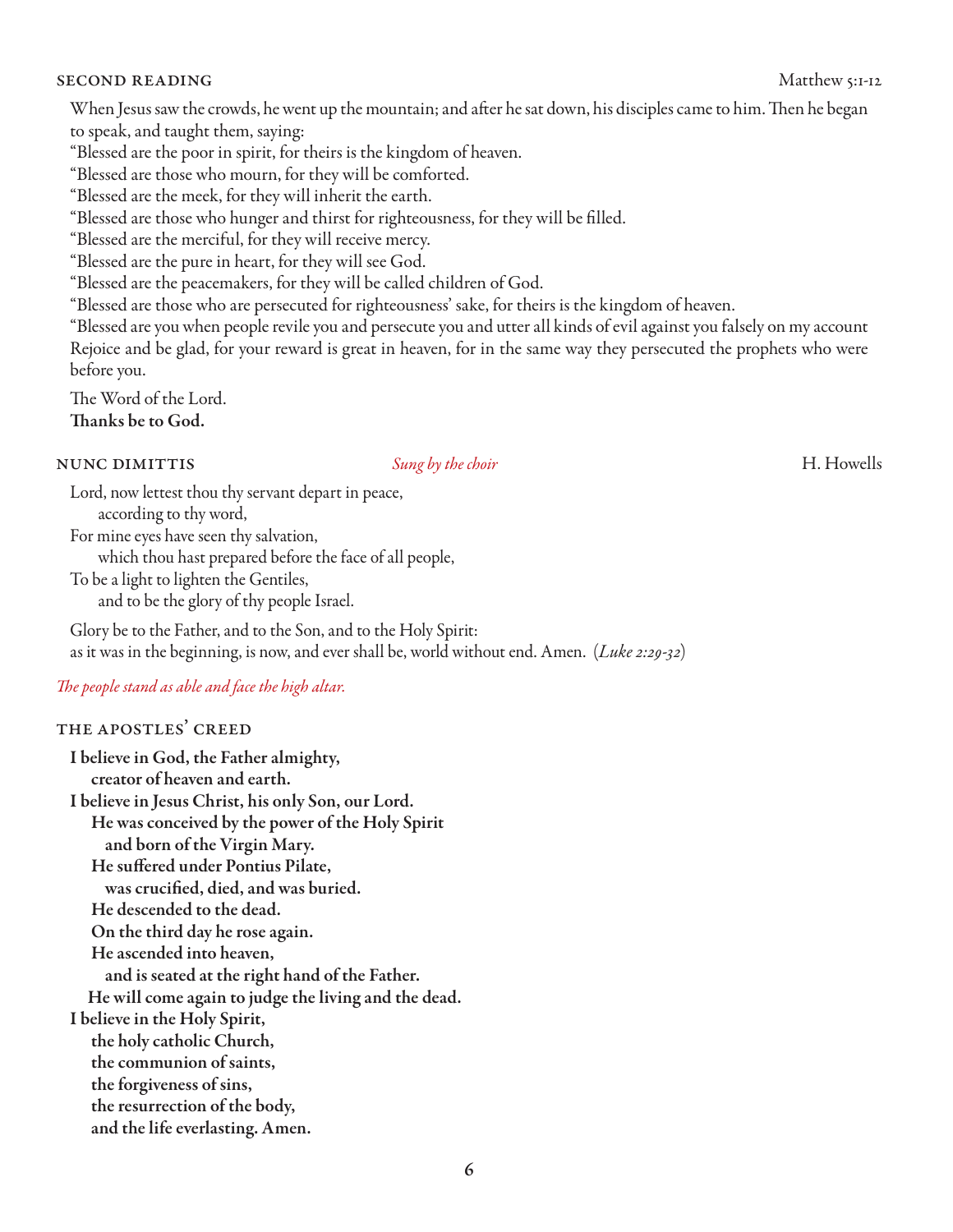# lesser litany

| Cantor | The Lord be with you.       |
|--------|-----------------------------|
| Choir  | And with thy spirit.        |
| Cantor | Let us pray.                |
| Choir  | Lord, have mercy upon us.   |
|        | Christ, have mercy upon us. |
|        | Lord, have mercy upon us.   |

# the lord's prayer

Notre Père…, Padre nuestro…, Vater unser…,

Our Father, who art in heaven, hallowed be thy Name, thy kingdom come, thy will be done, on earth as it is in heaven. Give us this day our daily bread. And forgive us our trespasses, as we forgive those who trespass against us. And lead us not into temptation, but deliver us from evil. For thine is the kingdom, and the power, and the glory, for ever and ever. Amen.

## **SUFFRAGES**

| Cantor | O Lord, show thy mercy upon us;                   |
|--------|---------------------------------------------------|
| Choir  | And grant us thy salvation.                       |
| Cantor | O Lord, save the State;                           |
| Choir  | And mercifully hear us when we call upon thee.    |
| Cantor | Endue thy ministers with righteousness;           |
| Choir  | And make thy chosen people joyful.                |
| Cantor | O Lord, save thy people;                          |
| Choir  | And bless thine inheritance.                      |
| Cantor | Give peace in our time, O Lord;                   |
| Choir  | Because there is none other that fighteth for us, |
|        | but only thou, O God.                             |
| Cantor | O God, make clean our hearts within us;           |
| Choir  | And take not thy Holy Spirit from us.             |
|        |                                                   |

### **COLLECTS**

*The cantor sings a series of prayers, each followed by a choral Amen. The collects conclude with:* 

*Cantor* Let us bless the Lord. Thanks be to God.

*The people are seated.*